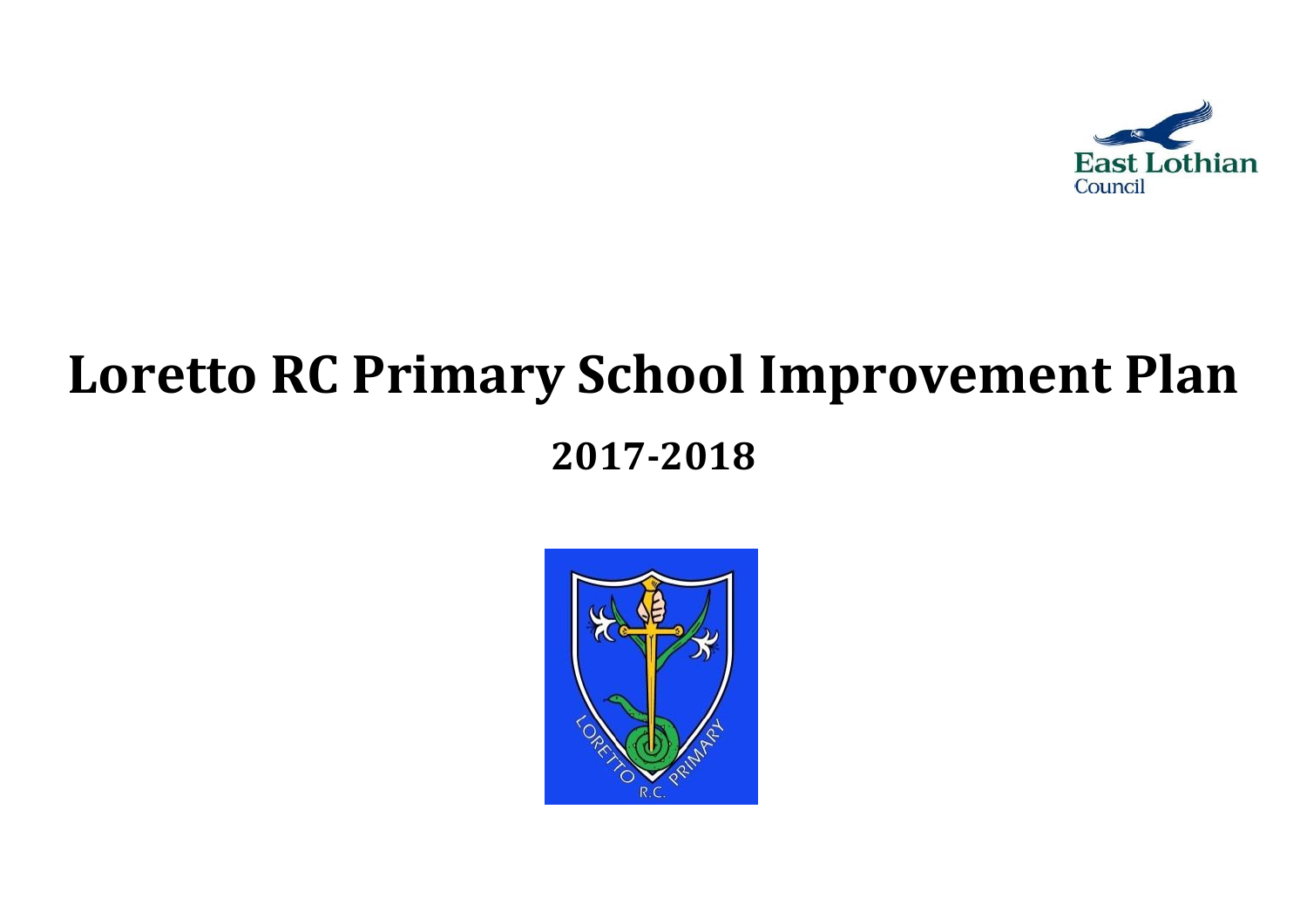# **School Context, Aims, Values**

## **Vision**

At Loretto, our vision is that we help each other to be all we can be where God's love is shown through all that we do, so we all may believe in ourselves and achieve every day.

# **Values**

At Loretto, we learn as we follow our Gospel values of love, hope, faith, forgiveness, truth, peace and equality. This helps us to live and learn together and share our individual gifts from God.

# **Aims**

At Loretto, we aim to:

- share an exciting, challenging, meaningful range of learning experiences.
- encourage all children to aim high.
- help and support each other to meet our needs.
- create a community of faith and learning which is safe, caring and welcoming to others.
- develop our community of faith and learning through links with home, school, parish, local and global communities.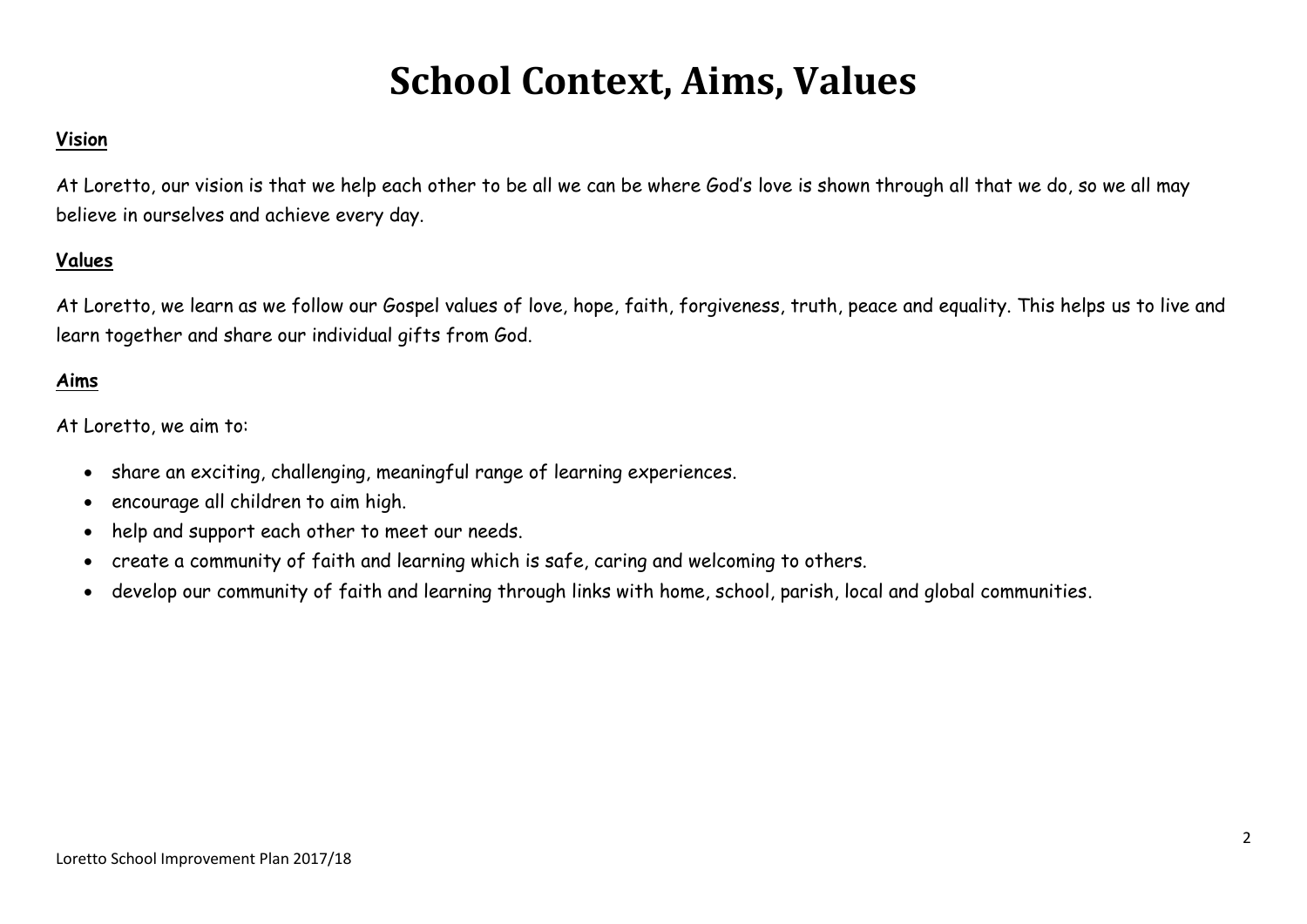## **Rationale of Our Curriculum**

Our curriculum is based on our shared values and learners' entitlements ( BtC3) and develops the Four Capacities. Our curriculum reflects 'the totality of all that is planned for children'. This includes:

- Ethos and life of the school as a community
- Curriculum areas and subjects
- Interdisciplinary learning
- Opportunities for personal achievement

The Four Capacities underpin the purpose of our planned learning and teaching experiences and our whole school celebrations of achievement. The experiences and outcomes develop the skills and attributes within the Four Capacities.

Our children are entitled to and receive a varied curriculum with different experiences and learning at different stages. Our curriculum is supported by school programmes and is coherent from 3-18 as we work closely with our cluster colleagues supporting pastoral and curricular transitions from nursery to P1, P7 to S1. Our developing culture of shared responsibility, working with Musselburgh Area Partnerships, Parent Councils and Musselburgh Cluster and St. David's Cluster, demonstrates our commitment to ensuring coherence, continuity and progression in the Broad General Education and towards the Senior Phase. We regularly welcome secondary school pupils with opportunities for work experience. We offer opportunities for developing skills for learning, skills for life and skills for work in the ethos and life of our school and our curriculum. We encourage the children to share and develop their personal achievements through consistent use of self and peer assessment, reflective learning and profiling. Our whole school assemblies showcase class and individual learning and achievements.

Our curriculum has a strong and continuous focus on literacy, numeracy and health and wellbeing as core subjects, as we believe these are core skills for learning and the gateway to accessing the curriculum in its entirety and providing children with as many possibilities and opportunities as possible. Our interdisciplinary topics provide opportunities for relevance, challenge, personalisation and choice. As a Roman Catholic school our HWB and RME programmes are linked as we believe developing our children's thinking, emotional wellbeing and spiritual development complement each other in this way and reflect seeing the child as whole person.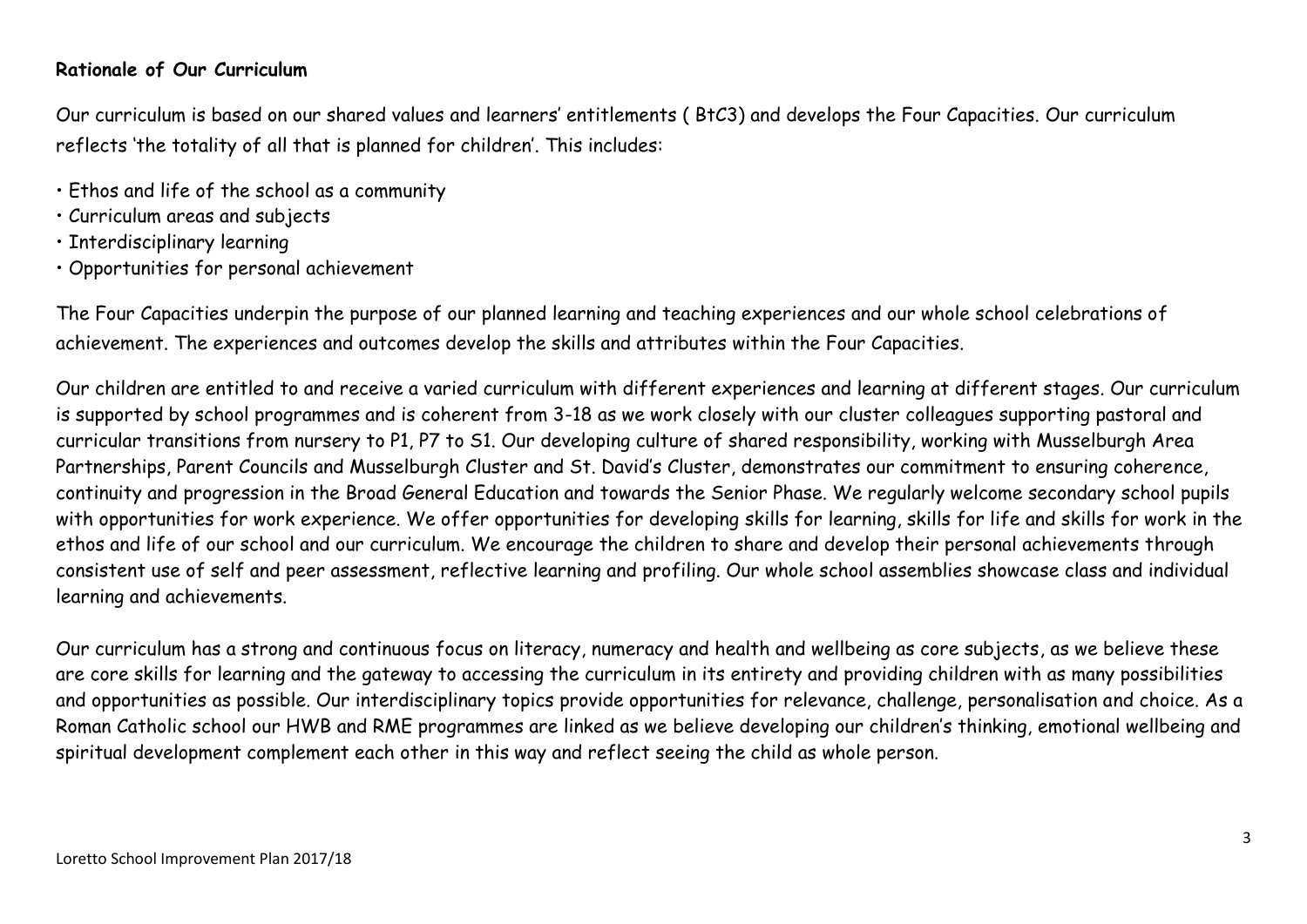#### **National Priorities**

In line with the National Improvement Framework, school improvement priorities should clearly articulate with the following 4 key priorities in session 2017/18:

- **Improve attainment, particularly in Literacy and Numeracy**
- **Close the attainment gap between the most and least disadvantaged children**
- **Improve children and young people's health and well-being**
- **Improve employability skills and sustained, positive destinations for all young people (DYW 3 to 18)**

#### **Local Priorities**

Curriculum

- Implement curriculum frameworks of learning across all schools within the broad general education: Numeracy and Mathematics, English and Literacy, Science, Social Subjects and Health and Wellbeing.
- Develop and implement the curriculum frameworks for Expressive Arts, Modern Languages and Technologies
- Review the curriculum within the senior phase across all secondary schools with stakeholders
- Implement the revised 1+2 Language Plan

Learning Teaching and Assessment

- Implement the revised policy to ensure consistency in our approaches to planning learning, teaching and assessment and ensure our assessment evidence is valid and reliable, particularly at key milestones
- Continue to engage in ongoing achievement of a level and moderation activities.
- Implement the national standardised assessments

#### Leadership

- Shared responsibility for the quality of education of all children and young people
- Build capacity for leadership at all levels to drive improvement at a school and local level to continue to drive forward our vision for children and young people in East Lothian.

Self-evaluation for self-improvement

- Developing expertise within our schools, collating and sharing 'what works'.
- Build on and extend our approaches to self-evaluation for self-improvement across our schools
- Monitor and evaluate the impact of the Pupil Equity Fund actions
- Continue to develop approaches to reporting, monitoring and tracking within Broad General Education and DYW
- Implement the recommendations of the ASN review
- Develop a Quality Action Plan for early learning and childcare

Early Years and childcare

Develop the Expansion and Implementation Plan 1140 hours by 29 September 2017

Take forward the Early Learning and Childcare Strategy

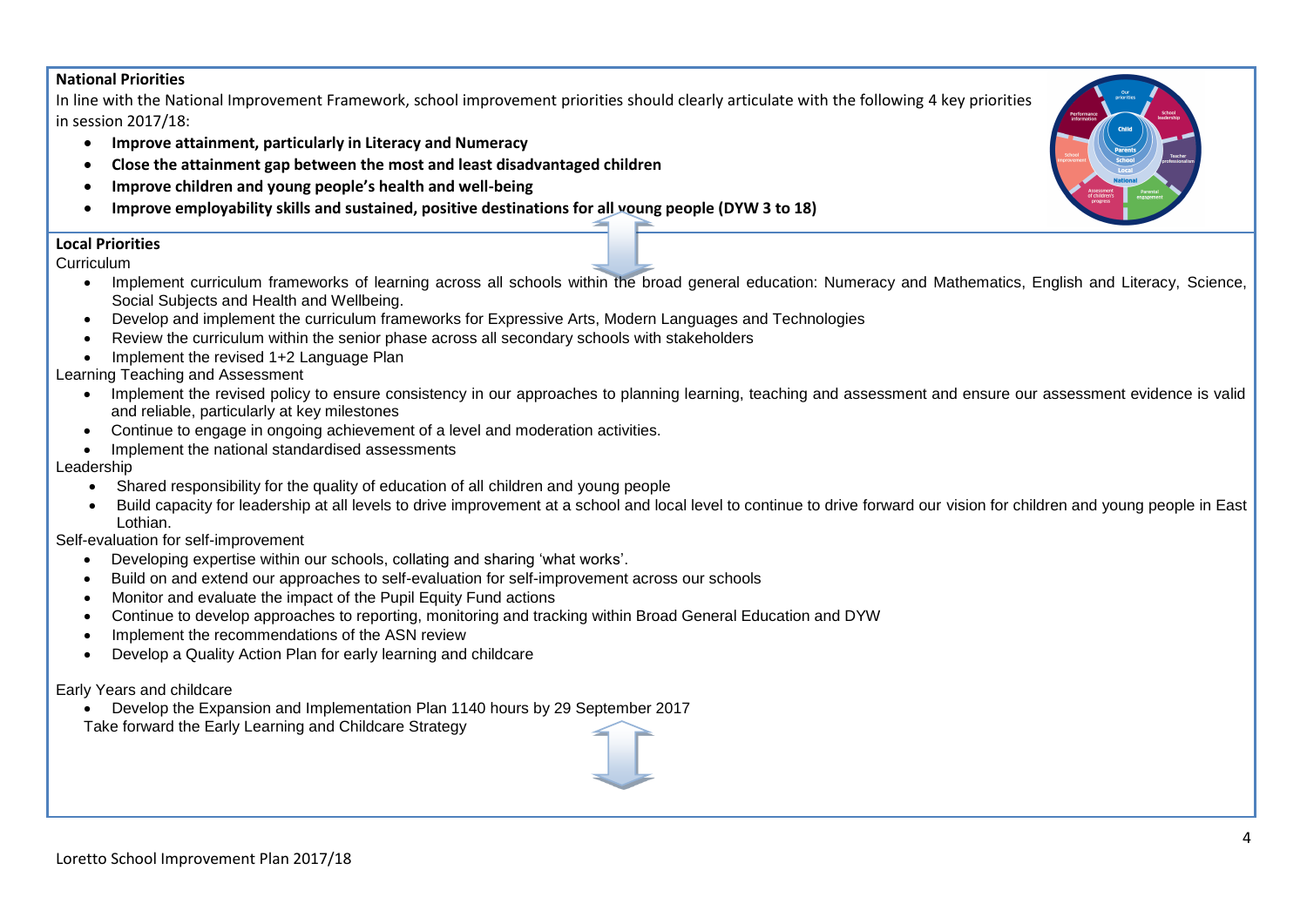#### **Loretto RC School Priorities**

These are based on our self-evaluation of the following QIs:

1.3 Leadership of change 2.3 Learning, teaching and assessment 3.1 Inclusion, equality and wellbeing 3.2 Raising attainment and achievement

1. Improvements in attainment in Literacy and Numeracy through improved planning, teaching, learning and assessment, including school and cluster moderation of Achieving a Level and implementation of Literacy and Numeracy Curriculum Framework and Benchmarks.

2. Improve attainment of the lowest 20% and groups of children identified as experiencing barriers to learning, including the most deprived.

3. Improve consistency of planning, teaching and assessment of core curricular areas through in school implementation of new ELC Curriculum Frameworks and contributing to further developing Expressive Arts, Modern Languages and Technologies.

4. Develop leadership **at all levels** through collaborative approaches to self-improvement, partnership working and family learning. ( SEE and Staff Survey)

5. Develop a quality action plan for nursery to include manageable planning, child plans and practices towards implementation of next phase of 1140hrs Early Learning and Childcare.

Maintain and progress 1+2 Maintain and Develop Pupil Leadership through revised Fridays and Pupil Council Maintain and Develop Sustainability and Enterprise Maintain and Develop Totality of the Curriculum through planned focus months, charity events, HWB opportunities and wider achievement.

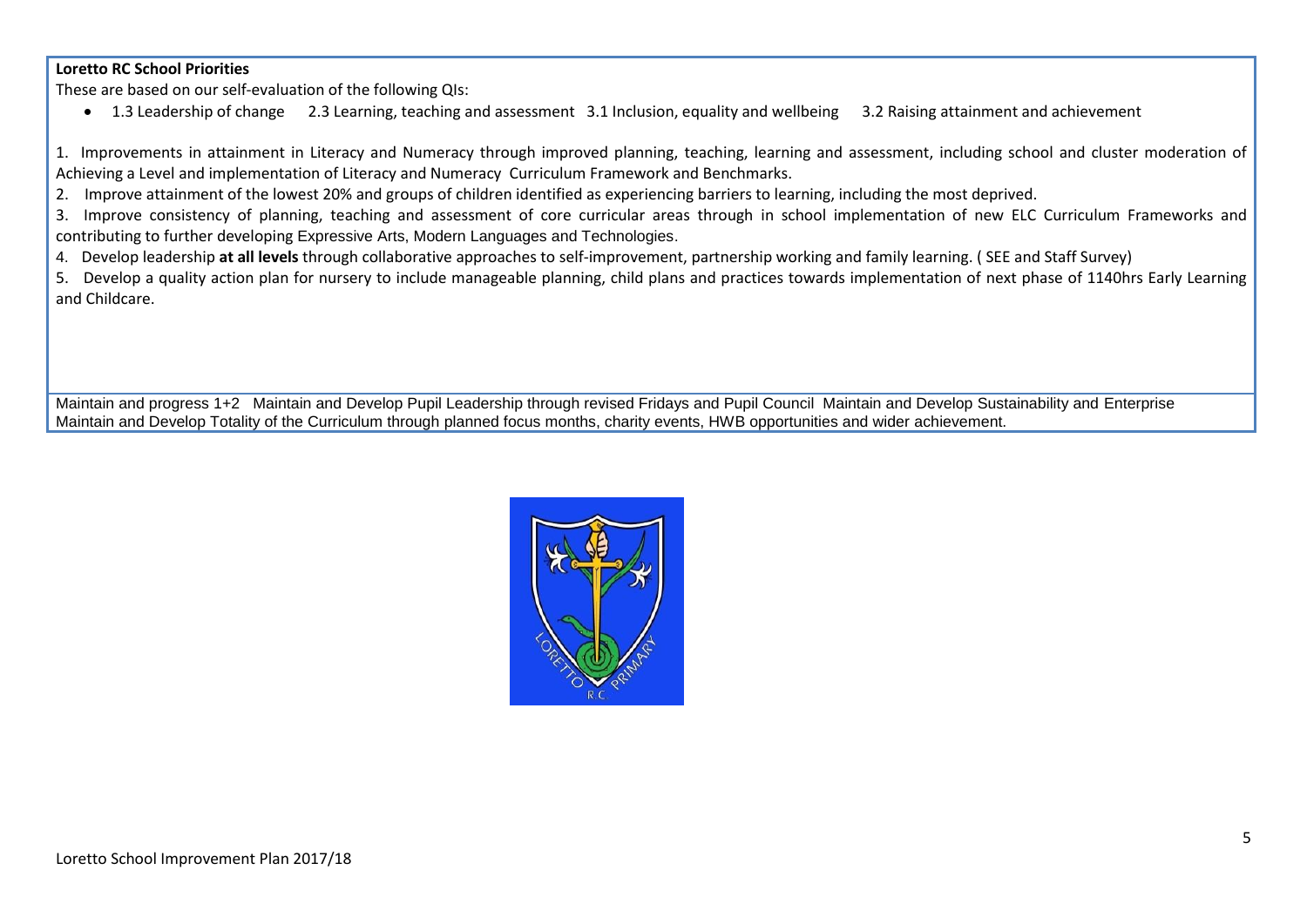Priority: Improvements in attainment in Literacy and Numeracy through improved planning, teaching, learning and assessment, including school and cluster moderation of Achieving a Level and implementation of Literacy and Numeracy Curriculum Framework and Benchmarks.

| Actions                                                                                                                                         | Drivers for<br>improvement                                               | When/Who                                                  | Impact/Evidence                                                                                                                                                                                                 |
|-------------------------------------------------------------------------------------------------------------------------------------------------|--------------------------------------------------------------------------|-----------------------------------------------------------|-----------------------------------------------------------------------------------------------------------------------------------------------------------------------------------------------------------------|
| Analyse school data and share with all staff on IS<br>DAYs ( CfE levels, PIPS, INCAS and school<br>assessment data)incl SIMD data               | Performance Information<br><b>HGIOS 3.2</b><br><b>Raising Attainment</b> | <b>IS DAY</b>                                             | All staff will be aware of targeted children in own class and<br>across the school                                                                                                                              |
| Train staff on new national standardised<br>assessments                                                                                         | Assessment of Children's<br>Progress<br>HGIOS LTA 2.3                    | WTA 6hrs<br><b>ELC Training and in</b><br>house follow up | All staff will implement new standardised assessments<br>Planning and feedback meetings will include use of data to                                                                                             |
| Agree time allocations across the school for<br>curriculum areas.<br>Use new core curriculum frameworks and                                     |                                                                          |                                                           | identify and evaluate intervention<br>Class timetables will show a balanced and structured curriculum                                                                                                           |
| Benchmarks to plan high quality teaching and<br>holistic assessment<br>Teachers will plan all curriculum areas<br>collaboratively within levels | Teacher<br>Professionalism                                               | Collaborative planning<br>8hrs<br>KO/MAMCB-lead           | Across reading, writing and numeracy teachers will develop and<br>collaboratively plan a holistic assessment for each area at least<br>once per block plan                                                      |
| Engage in moderation and Achievement of a Level<br>collegiate activities                                                                        |                                                                          | WTA NIF 8hrs<br>Planned dates in year                     | Moderation will focus on benchmarks and teachers will have<br>evidence against these in a variety of formats<br>Model writing-will be gathered to show expected CfE levels for<br><b>Early First and Second</b> |
| Develop a revised Fabulous Fridays programme to<br>include parental workshops/opportunities in<br>literacy and numeracy.                        |                                                                          | IS DAY and DEV HRS<br>IR                                  | Parents will report increased engagement and support from<br>school<br>80% of families will have attended a workshop or class led event                                                                         |
| Include planned teaching of Listening and Talking<br>across the school in class weekly timetables.                                              |                                                                          | IS Day and Family                                         | 80% of children will achieve CfE level for L+T at P1 P4 and P7<br>80% of children will be on track for stage as assessed against<br><b>Curriculum Frameworks</b>                                                |
| Develop teacher expertise in teaching Listening and<br><b>Talking</b>                                                                           |                                                                          | learning CAT-IR/FR<br>FR and all IS DAY and               |                                                                                                                                                                                                                 |
| Continue to engage with Family Learning through<br><b>Big Talk homework</b>                                                                     |                                                                          | 4 Literacy CATs                                           |                                                                                                                                                                                                                 |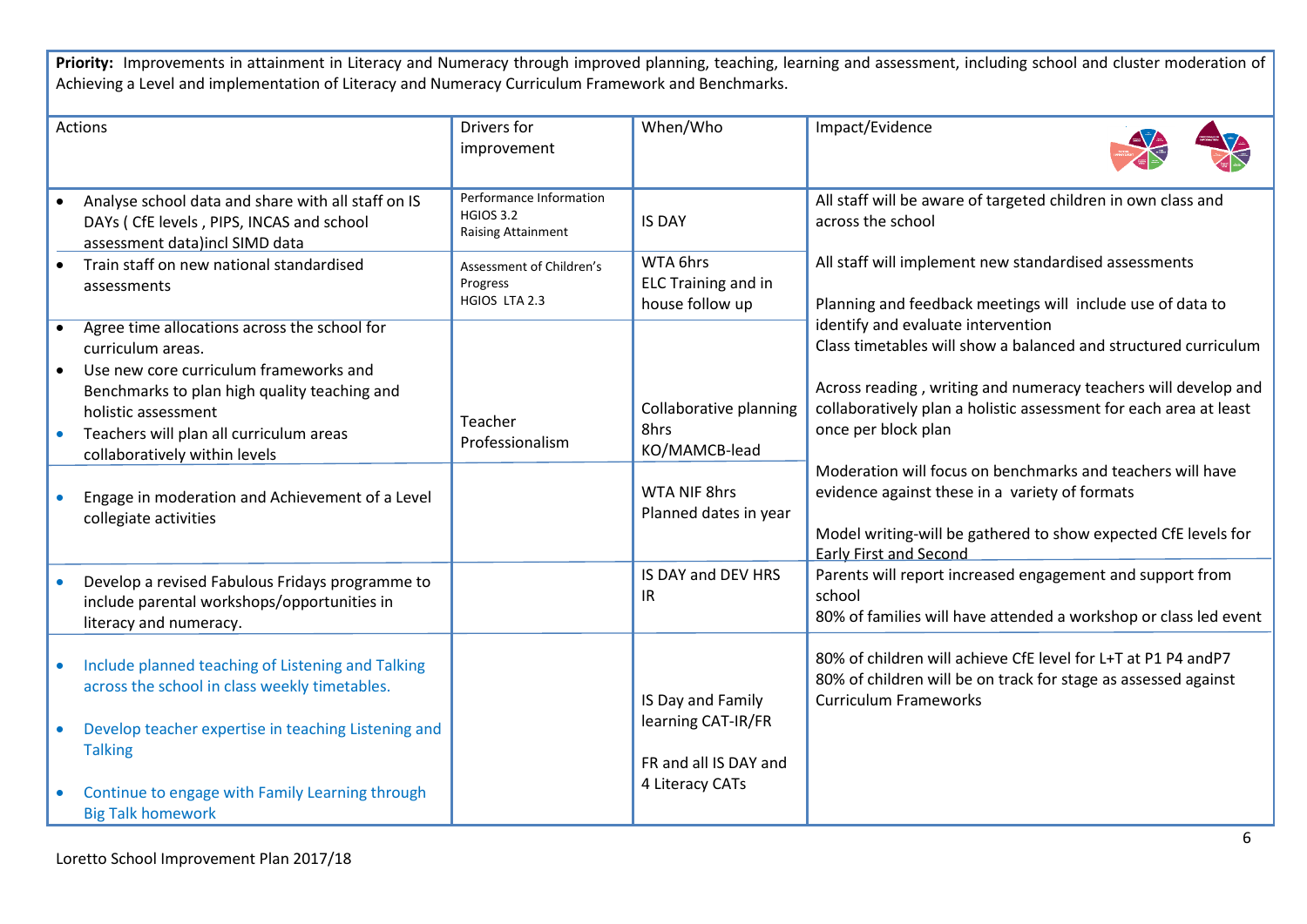|           | Familiarise/peer audit all classes with POLAAR literacy  | Teacher         | IS DAY and 4 Literacy         | 80% of P1 children will show initial phonological awareness of      |
|-----------|----------------------------------------------------------|-----------------|-------------------------------|---------------------------------------------------------------------|
|           | rich environment tool                                    | Professionalism | CATs                          | rhyme and initial letter sounds by end of November                  |
|           | Develop teacher and staff expertise in identifying       | HGIOS 2.3 LTA   |                               |                                                                     |
|           | vocabulary gaps and improving teaching of vocab          |                 | HT                            | P1 and P2 classrooms will have free writing areas in structured     |
|           | through selected use of Highland Literacy resources      |                 |                               | play settings. Identified pupils will be tracked using these areas. |
|           | Review/purchase writing skills resources for general use |                 | <b>IS DAY STAFF Training</b>  |                                                                     |
|           | and intervention                                         |                 |                               | Writing moderation will show improved sentence structure in         |
|           | Refresh teacher pedagogies in the teaching of writing to |                 |                               |                                                                     |
|           | complement Big Writing                                   |                 | IS Day and 4 Literacy         | both structured lessons and, free writing and across the            |
| $\bullet$ | Introduce regular progressive sentence level work for    |                 | CATs FR and Mags              | curriculum, as sampled.                                             |
|           | identified groups                                        |                 |                               |                                                                     |
| $\bullet$ | Team teach identified groups in writing skills (PEF)     |                 | IS Day and 4 Literacy         | Teacher feedback will use 'close the gap' feedback based on         |
| $\bullet$ | Allocate sfl teaching time to in class support for       |                 |                               | sentence work and then paragraph work                               |
|           | extended writing lessons                                 |                 | <b>CAT-KOR</b>                |                                                                     |
|           | Introduce core reading texts at each stage with teacher  |                 | Novels purchased              |                                                                     |
|           | guidance policy.                                         |                 |                               |                                                                     |
|           | Review and purchase core pupil texts for numeracy        |                 |                               | Pupils will have daily and weekly speed number work to              |
|           | Team teach identified groups in differentiated numeracy  | Teacher         |                               | complete with personal targets. Personal speed and accuracy         |
|           | lessons (PEF)                                            | Professionalism | <b>Collaborative Planning</b> | will improve . ( Mental maths jotters to be used)                   |
|           | Have a joint focus plan on four operations -mental       | HGIOS 2.3 LTA   |                               |                                                                     |
|           | agility and facility Aug-Oct.                            |                 | <b>ALL</b>                    | Monthly maths display will show progression and relevance           |
|           | Include information on SEAL approach for parents at      |                 |                               | across the school-pupils will be able to articulate this.           |
|           | Welcome Evening and in revised Fabulous Fridays          |                 |                               |                                                                     |
|           | workshops                                                |                 |                               |                                                                     |
|           | Hold a revised numeracy and maths challenge week in      |                 | <b>ALL</b>                    | Improved middle and upper levels achieved for numeracy              |
|           | term one to establish motivation and continue to work    |                 |                               |                                                                     |
|           | towards positive growth mind set for maths.              |                 |                               |                                                                     |
|           | Allocate an area of the school month by month for a      |                 |                               |                                                                     |
|           | display of numeracy and maths learning to build pupil    |                 | <b>RH</b>                     |                                                                     |
|           | confidence. Common areas across the school to show       |                 |                               |                                                                     |
|           | progression.                                             |                 |                               |                                                                     |
|           | Link Enterprise themes to DYW-P3 establish a class led   |                 | IR                            |                                                                     |
|           | stationery shop-to provide real context. Maintain P7     |                 |                               |                                                                     |
|           | pupil led Healthy Tuck shop.                             |                 | Class teachers                |                                                                     |
|           | Hold termly personal challenges with rewards to          |                 |                               |                                                                     |
|           | encourage speedy recall of learned number work           |                 |                               |                                                                     |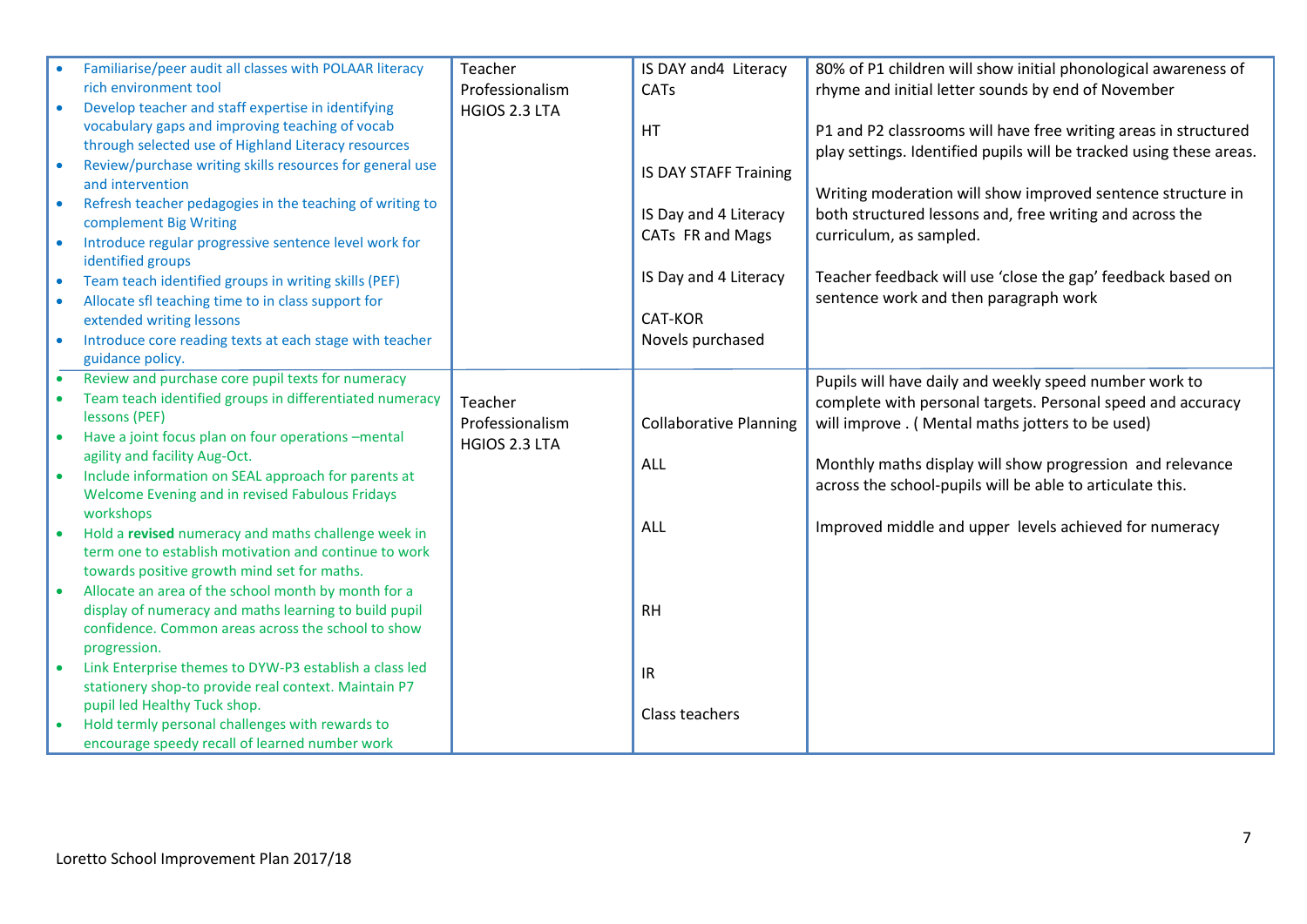







| Priority: Improve attainment of the lowest 20% and groups of children identified as experiencing barriers to learning, including the most deprived.                                                                                                                                    |                                                                                       |                                                                                                |                                                                                                                                                                 |
|----------------------------------------------------------------------------------------------------------------------------------------------------------------------------------------------------------------------------------------------------------------------------------------|---------------------------------------------------------------------------------------|------------------------------------------------------------------------------------------------|-----------------------------------------------------------------------------------------------------------------------------------------------------------------|
| Actions                                                                                                                                                                                                                                                                                | Drivers for improvement                                                               | When/Who                                                                                       | Impact/Evidence                                                                                                                                                 |
| Analyse school data and share with all staff on IS<br>DAYs (CfE levels, PIPS, INCAS and school<br>assessment data)incl SIMD data                                                                                                                                                       | <b>Performance Information</b><br><b>HGIOS 1.1</b><br>Self evaluation for self improv | FR SfL                                                                                         | Interventions will be based on data and teacher judgement<br>Interventions will also be evaluated<br>Interventions will be planned and well chosen-to link with |
| Work with cluster and Area Partnership to<br>$\bullet$<br>encourage, monitor and intervene in attendance<br>matters                                                                                                                                                                    | <b>HGIO 2.7 Partnerships</b>                                                          | HT/Cluster                                                                                     | cluster plan<br>Identified PEF pupils will meet individual targets<br>Targets will be reviewed each term for all pupils                                         |
| Ensure all teachers use Seemis pastoral notes<br>$\bullet$<br>Ensure key staff are trained and use updated<br>$\bullet$<br>Child Action Plans, chronologies and revised<br><b>GIRFEC Staged Assessment procedures</b><br>Ensure all children's views are recorded for SAI<br>$\bullet$ | <b>HGIOS 3.1</b><br><b>Ensuring Wellbeing Equality</b><br>and Inclusion               | <b>FR</b><br><b>IS DAY</b><br>Management time<br><b>Pupil Council</b><br><b>Parent Council</b> | SEEMIS IEP will be introduced and used for specific pupils in<br>line with GIRFEC Action Plans<br>All pupils P1-P3 will have tracked writing of core words and  |
| Focus sfl teaching on acquisition of core literacy<br>$\bullet$<br>skills<br>Focus teaching in P1-3 of writing common<br>$\bullet$<br>words-develop tracked assessment of this<br>Develop an intervention pyramid for use by all<br>$\bullet$<br>teachers                              | <b>HGIOS 2.3 Personalised</b><br>Support                                              |                                                                                                | show improvements<br><b>Bronze P1</b><br>Silver P2<br>Gold P3                                                                                                   |
| Encourage parental engagement through a<br>$\bullet$<br>revised Fabulous Fridays programme                                                                                                                                                                                             | Parental Engagement<br>Fam Learning HGIOS 2.5                                         | IR 1 CAT + 4hrs                                                                                | Parents will reports improved opportunities and support for<br>their children's learning                                                                        |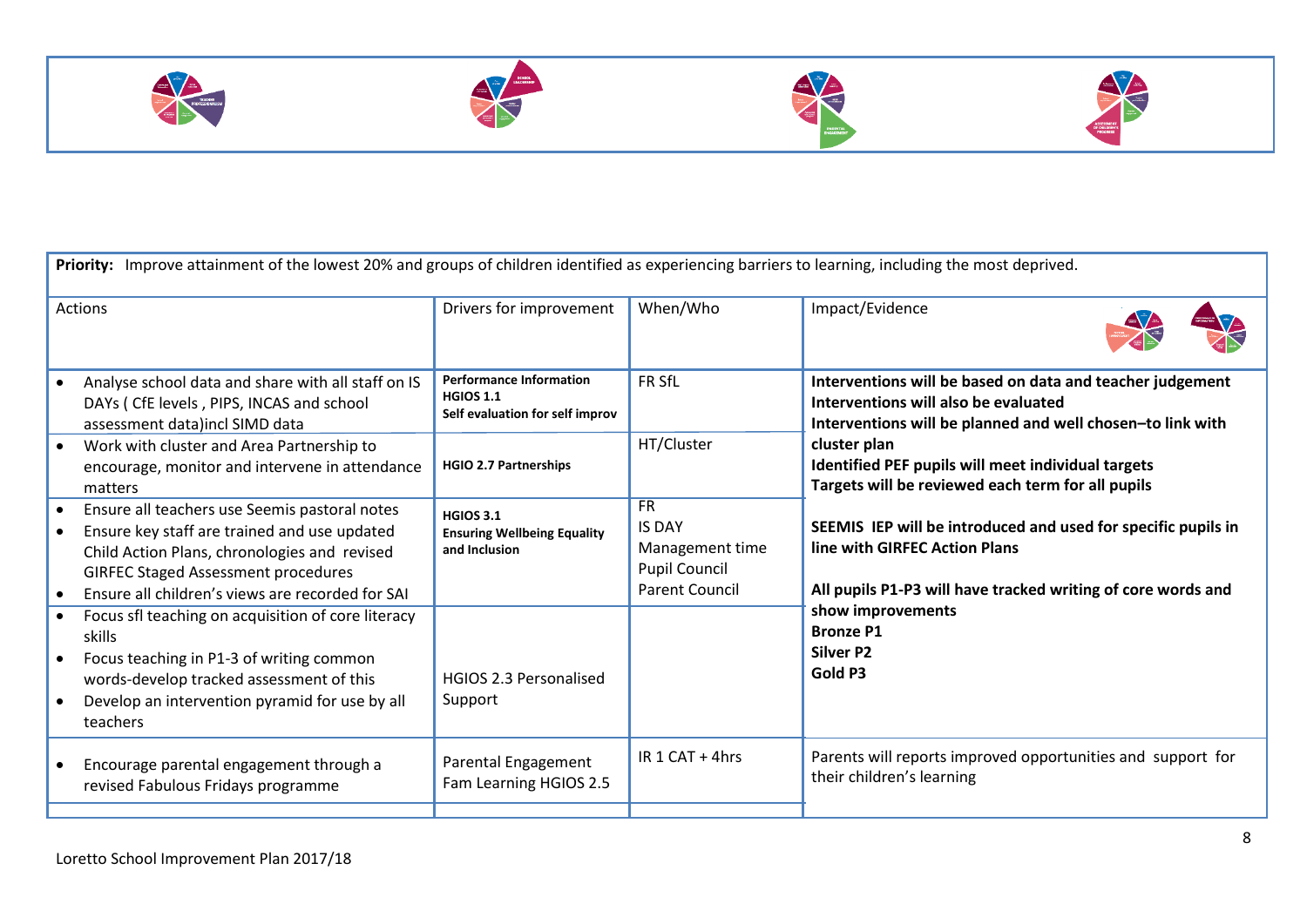|                        | Build staff capacity to support parents in family<br>programmes such as PEEP                                                                                                                         | <b>Teacher Professionalism</b>                                            | <b>KCAM</b>                                                                  |                                                                                                                                                                             |
|------------------------|------------------------------------------------------------------------------------------------------------------------------------------------------------------------------------------------------|---------------------------------------------------------------------------|------------------------------------------------------------------------------|-----------------------------------------------------------------------------------------------------------------------------------------------------------------------------|
| $\bullet$              | Develop some parent prompt/hints and tips for<br>supporting children's learning in literacy and<br>numeracy.<br>Hold EAL workshops/family events<br>Team Teach a planned programme of writing        | Parental Engagement<br>Fam Learning HGIOS 2.5                             | Literacy-Siobhan and<br>Kate<br>Numeracy-Francesca<br>and Fiona<br><b>FR</b> | More EAL parents will engage with pupil and family learning<br>Pupils will show increased confidence and skills across the<br>curriculum in Fabulous Friday Family Learning |
| $\bullet$<br>$\bullet$ | skills to targeted groups<br>Team Teach differentiated numeracy lessons<br>Build vocabulary development through<br>consistent approach to teaching vocabulary<br>across all areas of the curriculum. | HGIOS LTA 2.3                                                             | FR/MAMCB<br>Literacy CATs and<br>differentiated team<br>teaching (PEF)       |                                                                                                                                                                             |
|                        | Review behaviour policy rewards and sanctions<br>in light of inclusive practices and revised Fridays                                                                                                 | <b>HGIOS 3.1</b><br>Ensuring Wellbeing,<br><b>Equality &amp;Inclusion</b> | HT PUPIL AND<br>PARENT COUNCIL                                               | Good behaviour and respect will continue to be evident across<br>the school<br>Individual children and parents will continue to be supported as<br>per required             |
|                        |                                                                                                                                                                                                      |                                                                           |                                                                              |                                                                                                                                                                             |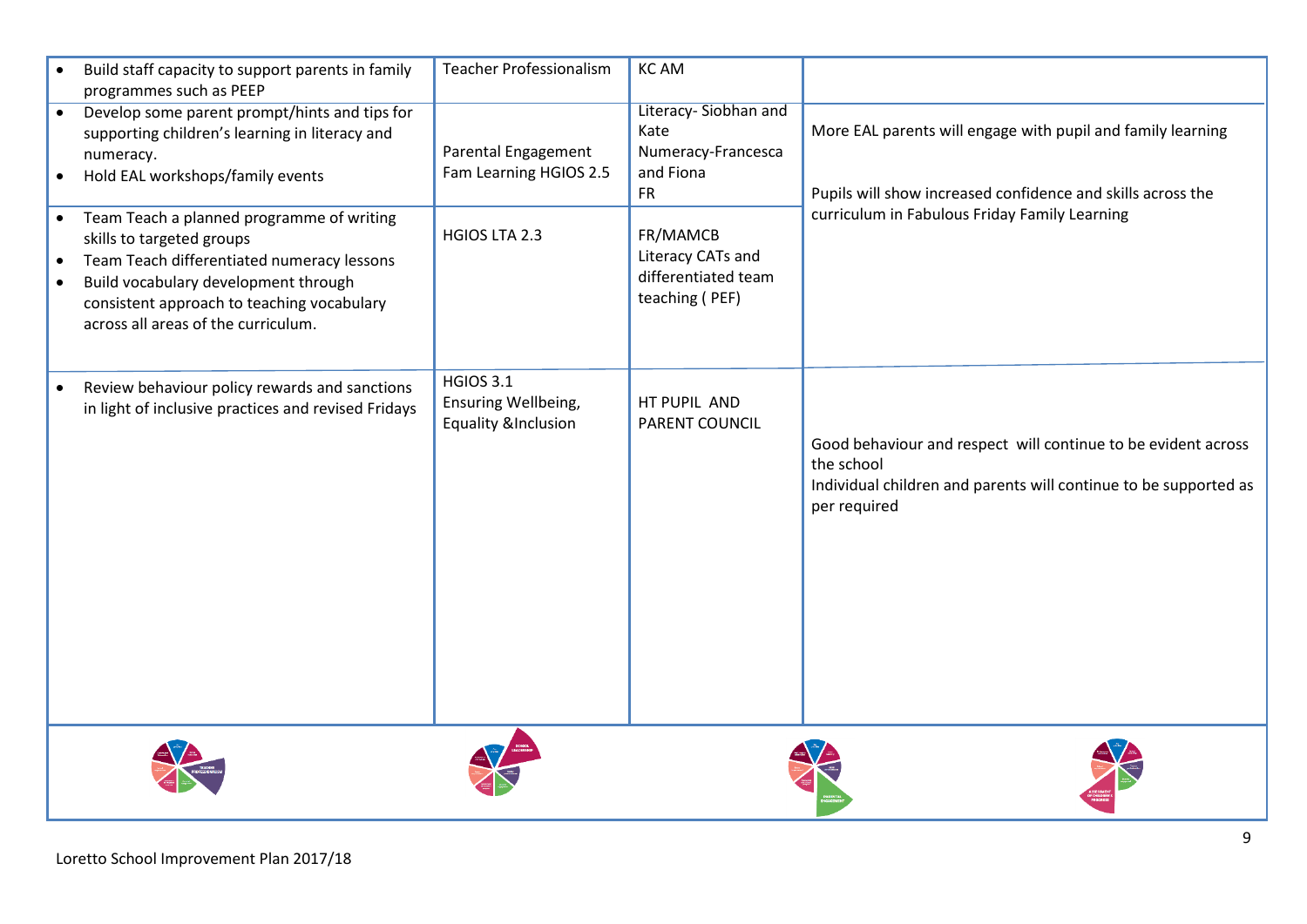Priority: Improve consistency of planning, teaching and assessment of core curricular areas through in school implementation of new ELC Curriculum Frameworks and contributing to further developing Expressive Arts, Modern Languages and Technologies. Actions **Drivers for improvement When/Who Impact/Evidence**  Engage with Benchmarks across the curriculum Engage with all new Curriculum Frameworks Agree and collaboratively plan holistic assessments with reference to Curriculum Frameworks/Benchmarks Develop staff confidence and improve teaching and learning of Science ● 1+2 All teachers to use ELC plans and recommended resources • All teachers to timetable/teach own language lesson weekly. Teachers to continue language learning as identified clpl All teachers to host a languages family workshop/event Fabulous Fridays All teachers to review time allocation to Expressive Arts across the weekly and yearly timetable-hold a family expressive arts workshop Appoint a lead teacher to develop a whole school drama performance for parents in the year. Drama club. Develop pupil wider achievement and wider life of the school through a drama/art club **NIF Assessment of Children's Progress HGIOS LTA 2.3 HGIOS LTA 2.3 HGIOS LTA 2.3 1+2 review HGIOS LTA 2.3** WTA allocation 4 CATS 2 ELC=5hrs 1 Loretto Assessment CAT SSERC/CLUSTER 1 Cluster meet CAT=2hrs 1 Cluster Showcase+ 3hrs 2 CATS x2 hrs+4hrs Class teachers 6hrs reserved Lead Siobhan Kinsella Clare Capaldi-Art FH-Drama **Progression will be evident in termly plans and practice within levels Teachers will report increased confidence and concordance of levels achieved Levels achieved will continue to show an upwards trend Improved teacher confidence and skills in teaching science Pupils will be able to articulate their progress in learning French Each teacher will show time allocations to each curricular area in weekly timetable-to include languages /expressive arts/science**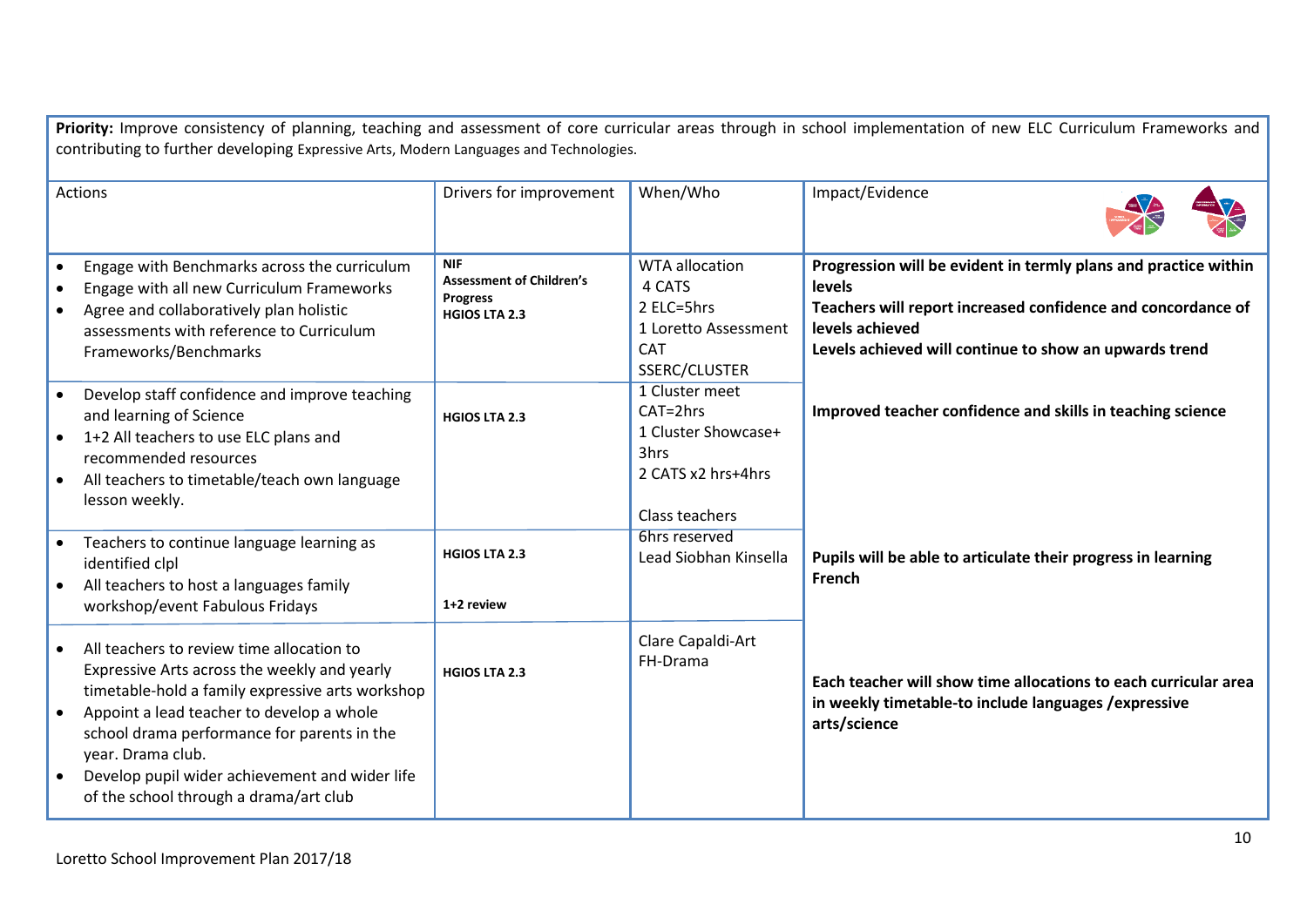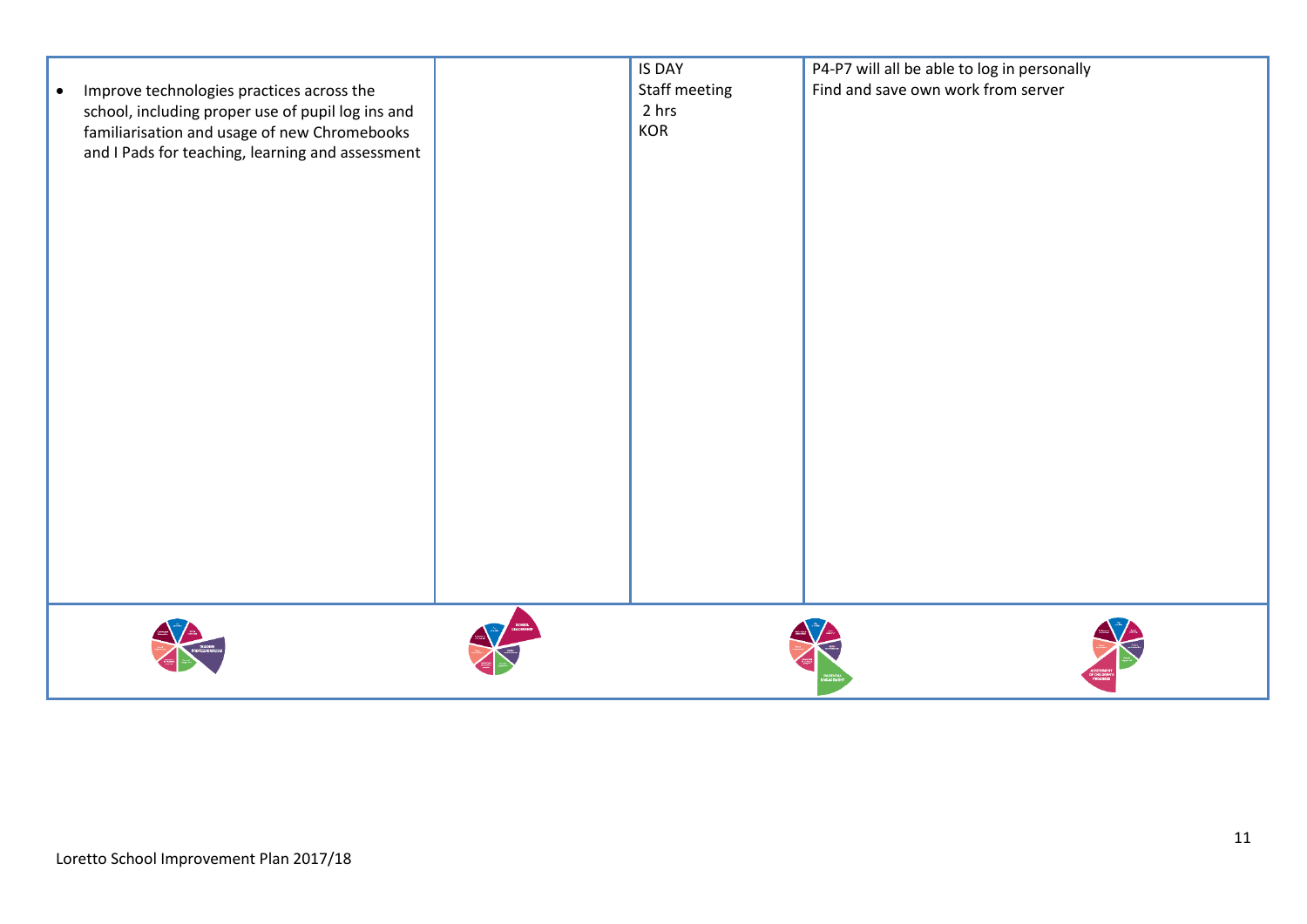Prioirity: 4. Develop leadership **at all levels** through collaborative approaches to self-improvement, partnership working and family learning. (SEE and Staff Survey)

| <b>Actions</b>                                                                                                                                                                                                                                                                             | Drivers for improvement                                                             | When/Who                                     | Impact/Evidence                                                                                                              |
|--------------------------------------------------------------------------------------------------------------------------------------------------------------------------------------------------------------------------------------------------------------------------------------------|-------------------------------------------------------------------------------------|----------------------------------------------|------------------------------------------------------------------------------------------------------------------------------|
| Recognise skills of all staff members through collating and<br>developing a model of staff professional development<br>Formally record staff remits and roles<br>Support staff meetings once per term<br>Nursery and management meetings once per term                                     | <b>Teacher professionalism</b><br><b>HGIOS 1.2</b><br><b>Leadership of Learning</b> | HT and all staff                             | Opportunities and fair allocation of whole school professional<br>remits<br>Model of professional learning will be developed |
| Allocate CLPL time to collaborative sharing and recording<br>against GTCS standards                                                                                                                                                                                                        |                                                                                     | <b>Staff meeting</b><br>allocation           |                                                                                                                              |
| Ensure all staff have an identified area to develop as part<br>of their own CLPL                                                                                                                                                                                                           |                                                                                     | <b>CLPL</b><br>PRD and CLPL<br>Linked to SIP |                                                                                                                              |
| Find ways to include parents in self-evaluation beyond<br>questionnaire                                                                                                                                                                                                                    | Parental Engagement<br>HGIOS 1.1 Self eval                                          | HT and LPP                                   |                                                                                                                              |
| Review Fridays to include informal opportunities for<br>working with parents in focus groups<br>Include parental workshops in Fabulous Fridays, EAL,<br>Literacy, Numeracy, Reading with your child. Maths in the<br>World, Community safety (SEE)<br>Work with LPP to deliver Bikeability | HGIOS 2.5 Family<br>Learning                                                        | HT/IT and LPP<br>consultation                | Trained Parents will lead Bikeability in P6<br>P6 Pupils have increased safety knowledge and skills in cycling               |
|                                                                                                                                                                                                                                                                                            |                                                                                     |                                              |                                                                                                                              |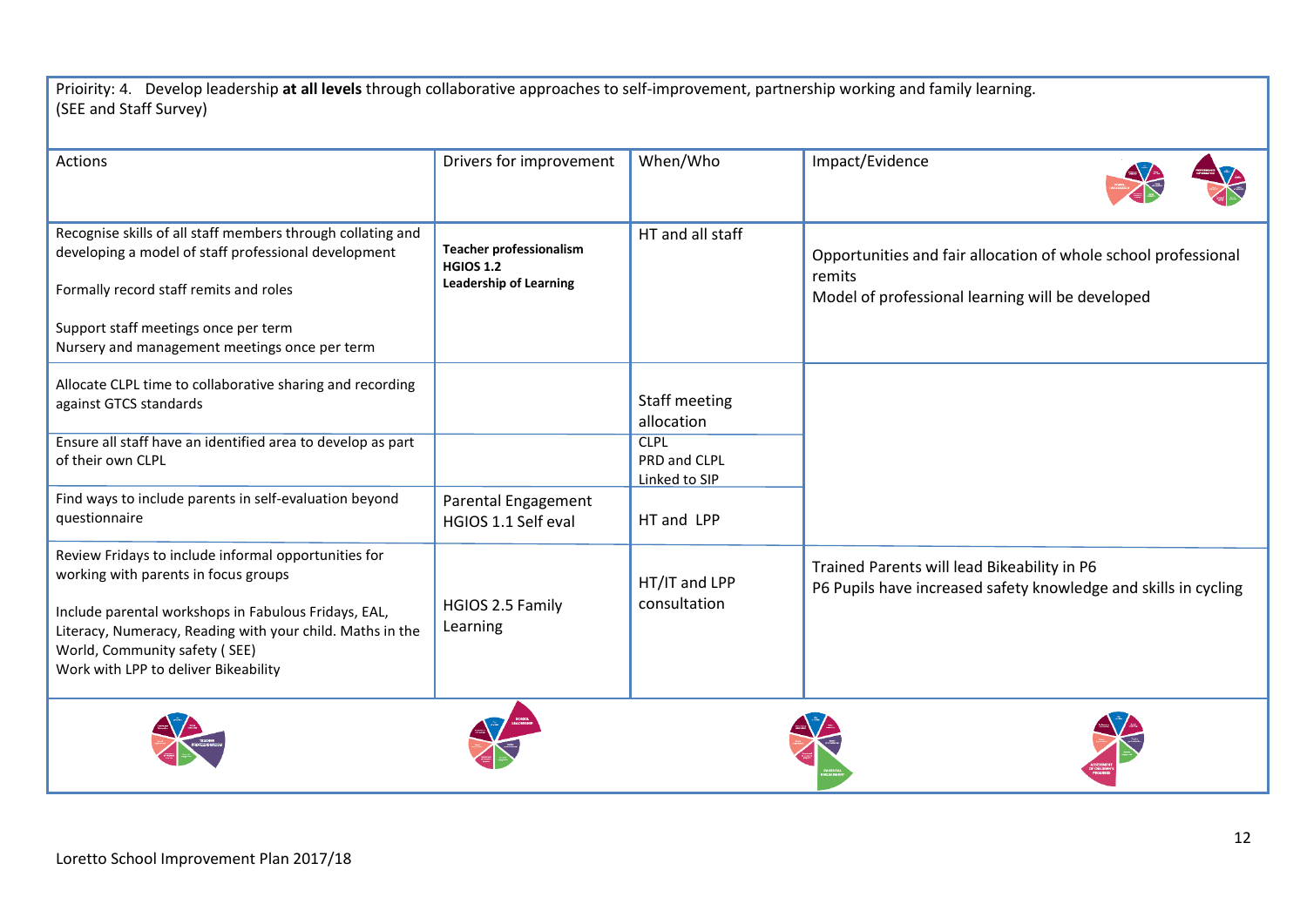Prioirity: Nursery . Develop a quality action plan for nursery to include manageable planning, child plans and practices towards implementation of next phase of 1140hrs Early Learning and Childcare

| Actions                                                                                                                                                                 | Drivers for improvement                                              | When/Who                                | Impact/Evidence                                                                                                                                               |
|-------------------------------------------------------------------------------------------------------------------------------------------------------------------------|----------------------------------------------------------------------|-----------------------------------------|---------------------------------------------------------------------------------------------------------------------------------------------------------------|
| Ensure all staff are up to date with revised Care Standards<br>and HGIOELC                                                                                              | <b>School leadership</b><br><b>HGIOS 1.3</b><br>Leadership of change | Nursery staff clpl                      | Nursery self-evaluation evidence will link with common HGIOS themes<br>and corresponding HGIOELC                                                              |
| Build staff capacity in developing play and the outdoors<br>through ongoing clpl, e.g. Froebel. Balance Bikes                                                           | <b>HGIOSELC</b><br>Leadership of Learning 1.2                        | Nursery staff clpl                      | Self-evaluation against new Care Standards will be good or above                                                                                              |
| Review the nursery admin/storage                                                                                                                                        |                                                                      | Nursey teacher                          | All staff will be able to articulate the principles of the revised Care<br>Standards                                                                          |
| Ensure all staff are familiar with Literacy, Numeracy and<br>HWB early level benchmarks and new curriculum<br>frameworks                                                |                                                                      | Liaison with ELC early<br>years officer | All Care Standards statutory training and outcomes will be met<br>through nursery staff clpl                                                                  |
| Streamline nursery tracking in line with planned holistic                                                                                                               |                                                                      | Nursery teacher                         | Nursery staff training records to be maintained                                                                                                               |
| assessment using benchmarks                                                                                                                                             |                                                                      |                                         | All members of staff will use broad observational assessment linked to<br>holistic assessment principles against benchmarks to track pupil                    |
| Review/refresh nursery continuous provision and layout                                                                                                                  | <b>HGIOSELC 2.3 Curriculum</b>                                       | Nursery teacher by<br>Sep break         | success/ Revised nursery tracker                                                                                                                              |
| Introduce consistent planned teaching of vocabulary<br>Ensure all nursery staff are aware of and using Seemis<br>pastoral notes and chronology as individual Child Plan | <b>HGIOSELC 2.1</b><br><b>Safeguarding and Child</b>                 | FR-GIRFEC overview                      | Multi-sensory vocabulary resources and techniques will be evident in<br>shared classroom visits to nursery by HT and FR                                       |
|                                                                                                                                                                         | <b>Protection</b>                                                    | FR and HT                               | Number of words used by identified children will increase                                                                                                     |
| Work with EP and SALT to develop staff and parent<br>capacity in quality interactions for developing talk and<br>vocabulary                                             | <b>HGIOSELC 2.7 Partnerships</b>                                     | Penny Rackett                           | POLAAR assessment in P1 will show increased phonological awareness<br>from nursery<br>Identified children will be able to join and repeat 3 well known rhymes |
| Continue to work with parents in planned family learning<br>opportunities                                                                                               | <b>HGIOS ELC 2.5 Family Learning</b>                                 | AM                                      | EAL profiles will show progress by end of nursery                                                                                                             |
| Form nursery parent focus group to assist in self<br>evaluation and ongoing self- improvement                                                                           |                                                                      |                                         |                                                                                                                                                               |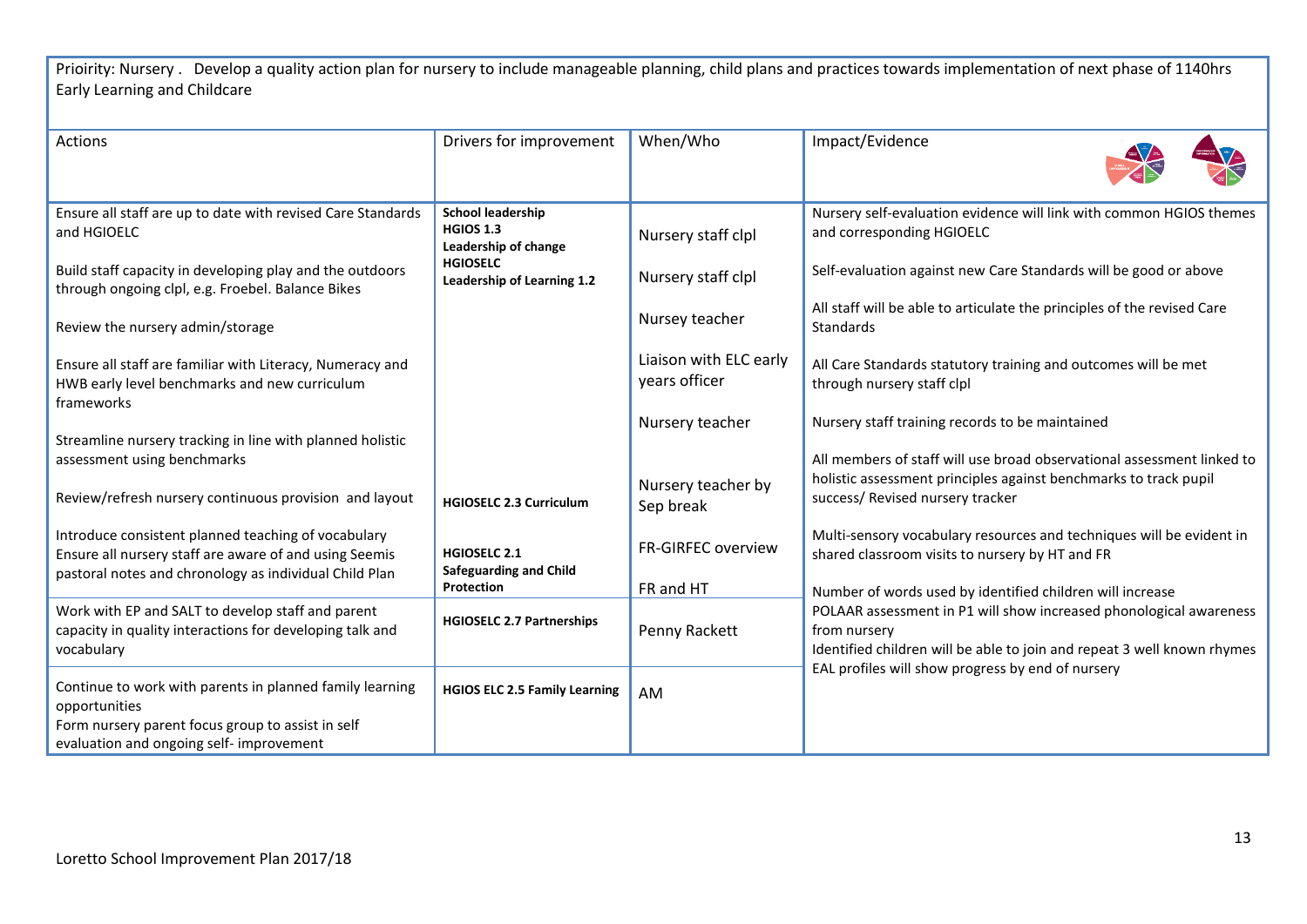